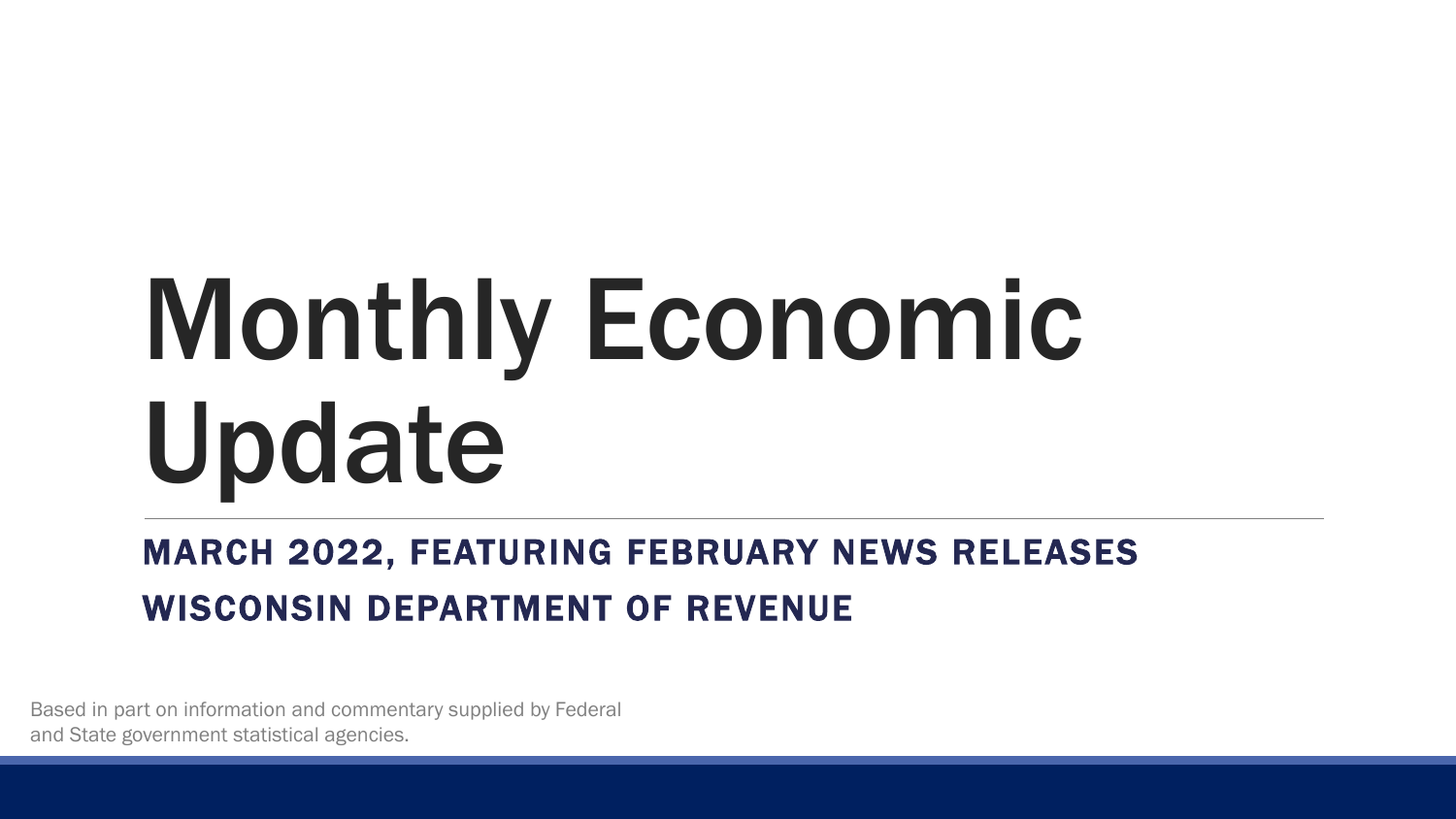#### Wisconsin Updates

Employment – Wages by Sector Housing Permits **Exports**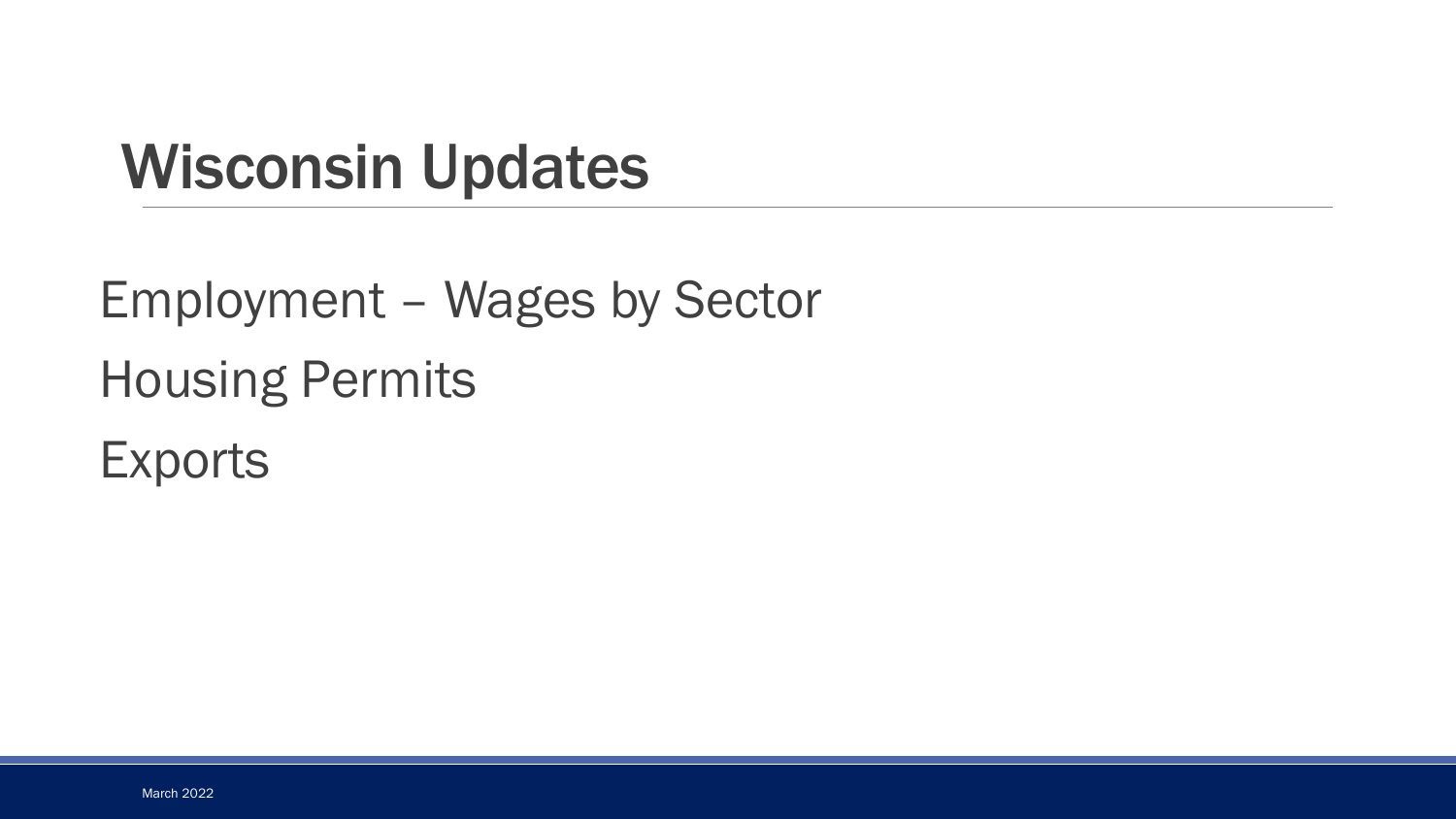#### Wisconsin Wages: Changes in the Past Two Years



Average Weekly Wage by Industry

Source: US Bureau of Labor Statistics, Quarterly Census of Employment and Wages.

Wages in each of Wisconsin's employment sectors were higher in the second quarter of 2021 than the second quarter of 2019.

Due to the pandemic, there were shifts in the occupation mix of some industries, often to varying degrees, which affected the average wage.

Total wages in Wisconsin averaged \$1,037 per week in the second quarter of 2021, up 10.4% from the average of \$939 during the same period two years prior.

The highest weekly wages were in the information sector, with an average of \$1,855 per week. This sector also saw the fastest increase over the two-year period.

The lowest weekly wages were in the leisure and hospitality sector, averaging \$387 per week. This sector is more likely to have part-time workers than most.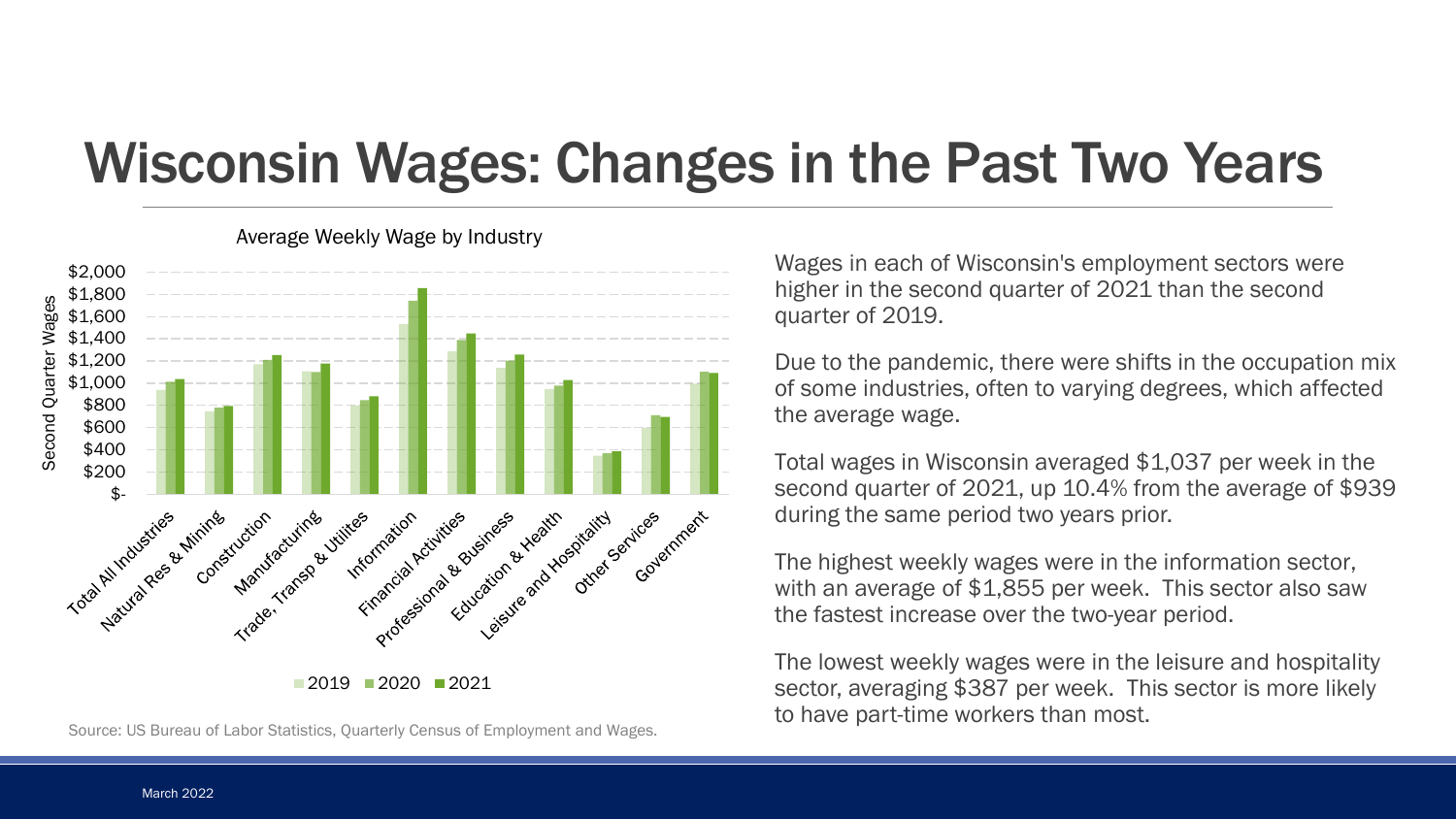# Wisconsin Housing Permits Increased 29.3% in 2021



#### **Wisconsin Housing Permits, 12-month Moving Average**

Wisconsin housing permits increased 29.3% in 2021, with a sharp increase in December. Permits increased 35.5% in the fourth quarter of 2021 compared to the same period of the prior year.

The December rise was due to an increase in multifamily permits, which increased from 219 in December 2020 to 1,411 in December of 2021. The number of structures with five or more units tripled from 11 to 33.

Single-family permits increased 5.2% in 2021 and 11.3% in December alone – not as strong as the multifamily units but still showing an acceleration at the end of the year.

Source: US Census Bureau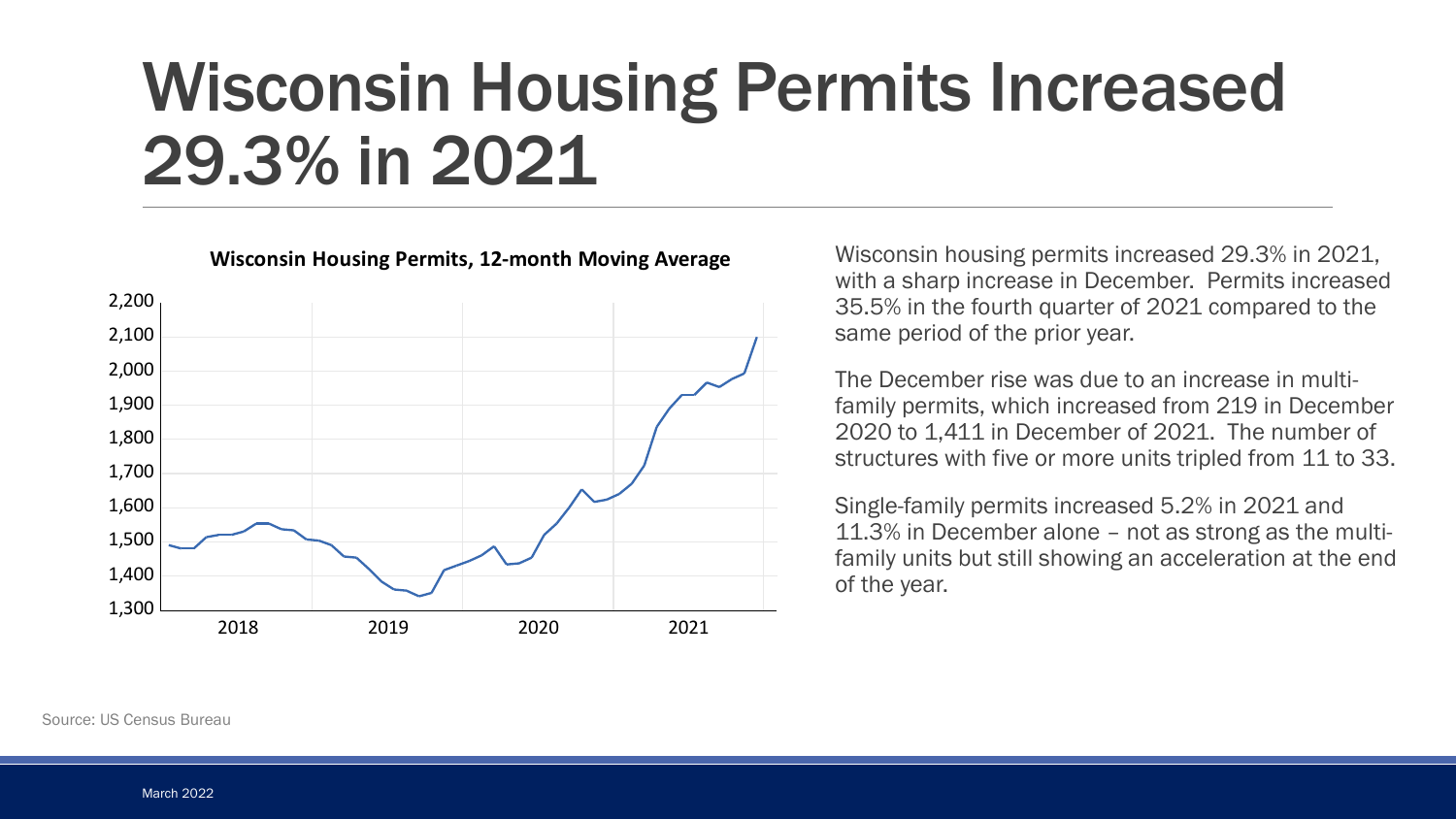# Wisconsin Exports Reached \$24.8 Billion in 2021



Exports from Wisconsin - 2021

Exports from Wisconsin totaled \$24.8 billion in 2021, an increase of 21.1% over 2020 amounts.

Canada was once again Wisconsin's main trading partner, receiving \$7.5 billion of goods, 30.2% of the total.

Mexico was the second largest recipient, with 12.5% of the total.

Machinery was the largest category of exports, totaling \$5.0 billion in 2021. This is an increase of 19.1% over 2020 levels and 20.3% of the total.

The next largest category of exports was chemicals, doubling from 2020 levels to \$4.3 billion in 2021, 17.3% of the total. A large share of this increase was in pharmaceuticals and medicines.

More information on Wisconsin's exports can be found at WI **Exports | Tableau Public** 

Source: US Census Bureau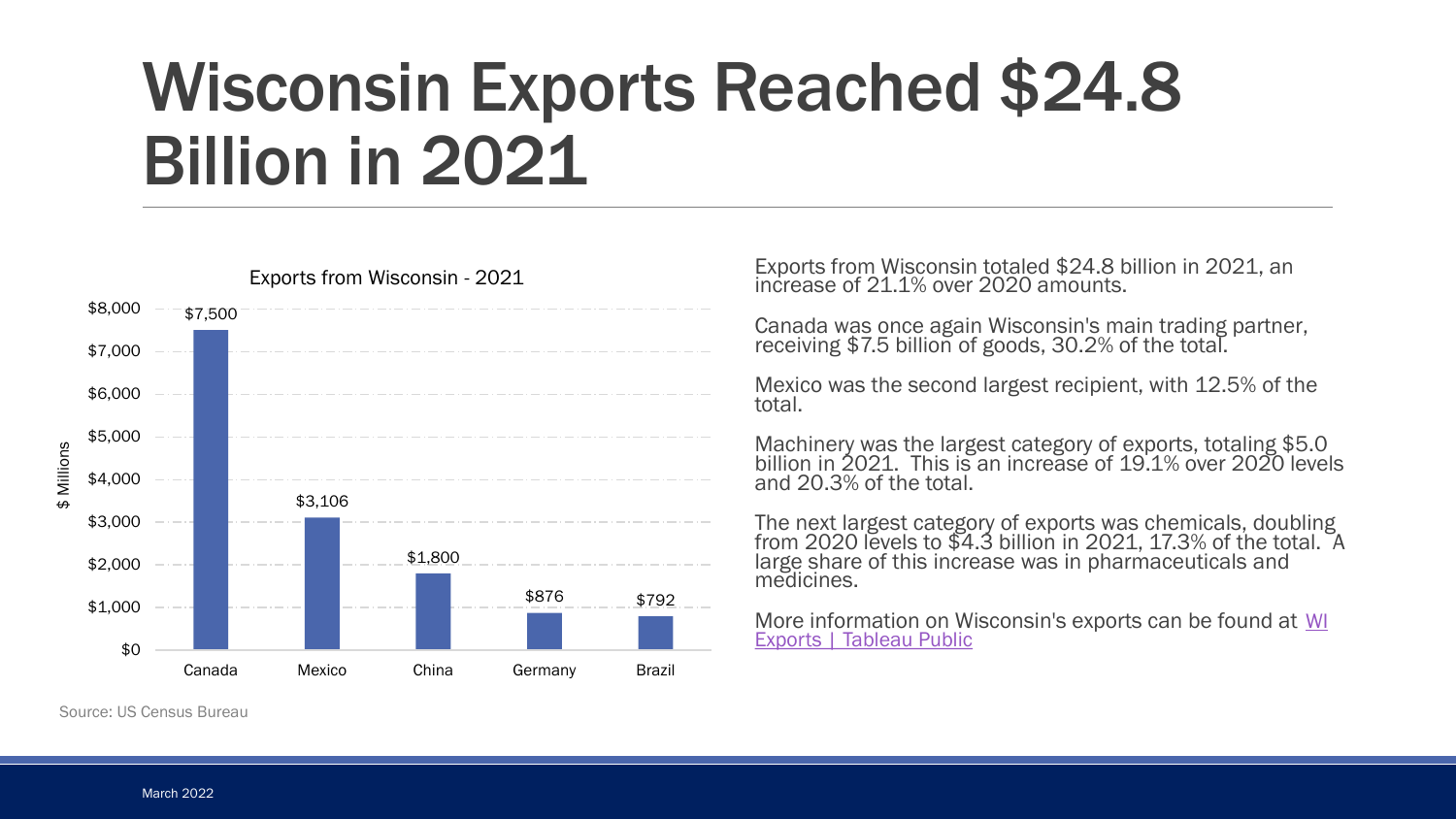#### US Updates

Employment Inflation (CPI)

Consumer Sentiment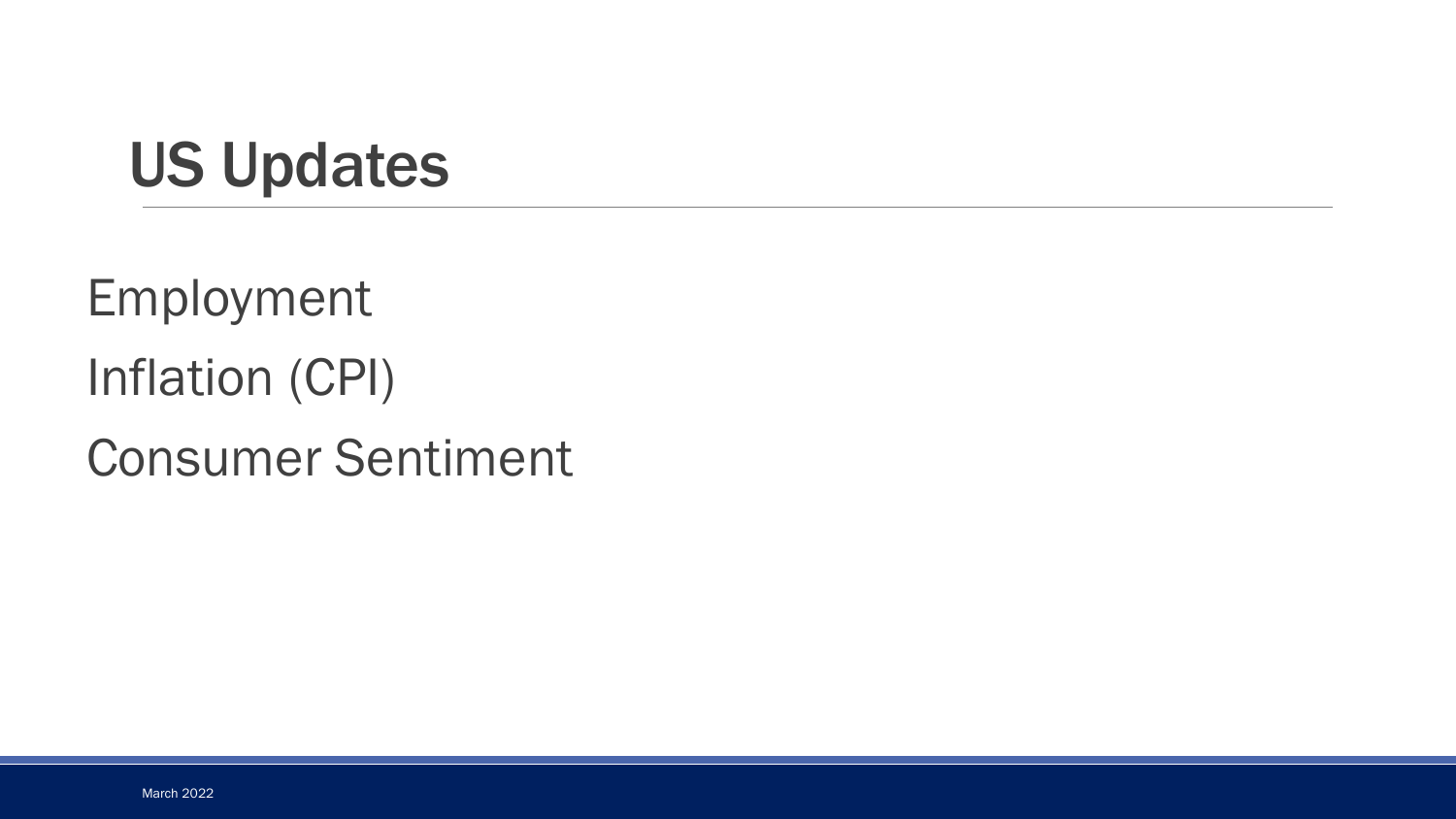### U.S. Adds 467,000 Jobs in January



Source: US Bureau of Labor Statistics, Monthly Employment Report.

Nonfarm payroll employment rose 467,000 in January, stronger than expected. Meanwhile, the unemployment rate rose 0.1 percentage point to 4.0%.

The solid gain in payrolls was surprising, in light of a substantial rise in initial claims through mid-January and a widely reported private-sector estimate of a large decline in payrolls.

Omicron did show up in the January employment report, but not in employment; it showed up as a sharp decline in hours worked and an increase in average hourly earnings.

Revisions to the prior year were included in this employment report. In general, the revisions showed slower job growth during the summer, but faster growth than originally reported in the fall.

Overall, the 2021 over-the-year change is 217,000 higher than previously reported. 6.7 million jobs were added over the course of the year.

Nonfarm employment has increased by 19.1 million since April 2020 but is down by 2.9 million, or 1.9%, from its pre-pandemic level in February 2020.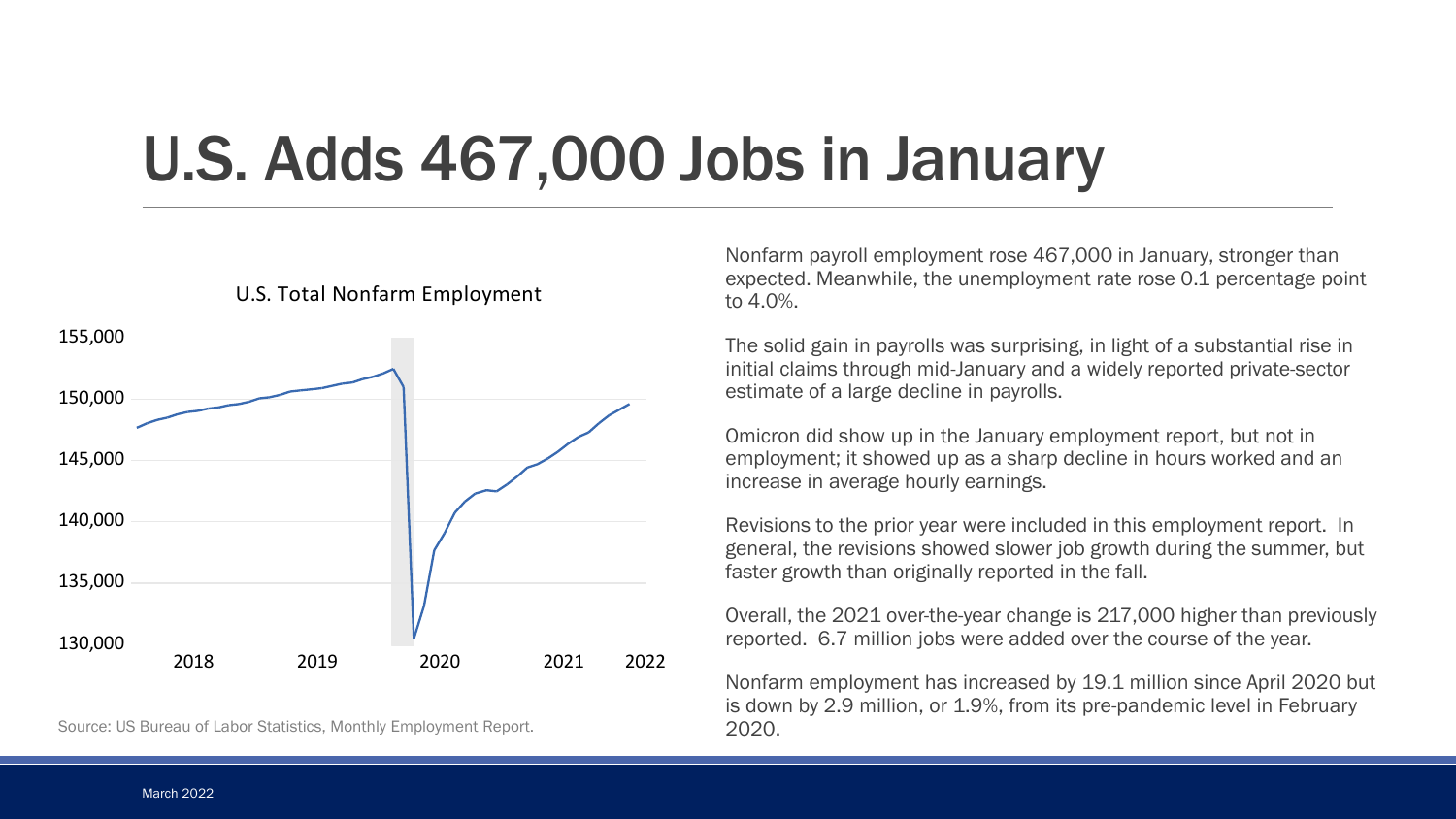#### Consumer Prices Increased 7.5% in Past Year



#### **Consumer Price Index (CPI)**

Both the overall Consumer Price Index (CPI) and the core CPI, which excludes the direct effects of moves in food and energy prices, rose 0.6% in January. The CPI for food rose 0.9% and for energy increased 0.6%.

The 12-month change in the overall CPI climbed 0.5 percentage point to 7.5%, the highest since February 1982. The 12-month change in the core CPI rose to 6.0%, the highest since August 1982.

Upward pressure on prices has broadened beyond those most impacted during the early stages of the pandemic. Among notable increases in January were those for apparel (1.1%), airline fares (2.3%), used vehicles (1.5%), and medical care services (0.6%).

Sharp price increases within goods have contributed to the rise in annual core inflation since 2020. The CPI for commodities less food and energy rose sharply beginning last spring, with an annualized increase of 14.2% since March 2021. Its 12-month change was 11.7% in January.

Prices within nonenergy services have also risen but more gradually overall. Since March 2021, the CPI for services less energy services has risen at a 4.2% rate. Its 12-month change was 4.1% in January.

A quick rebound in rent inflation has contributed to the rise of services inflation. The 12 month change in owners' equivalent rent (OER) and rent of primary residence (RPR) in January was 4.1% and 3.8%, respectively, up from 2.0% and 1.8%, respectively, in April 2021.

Source: US Bureau of Labor Statistics, Consumer Price Index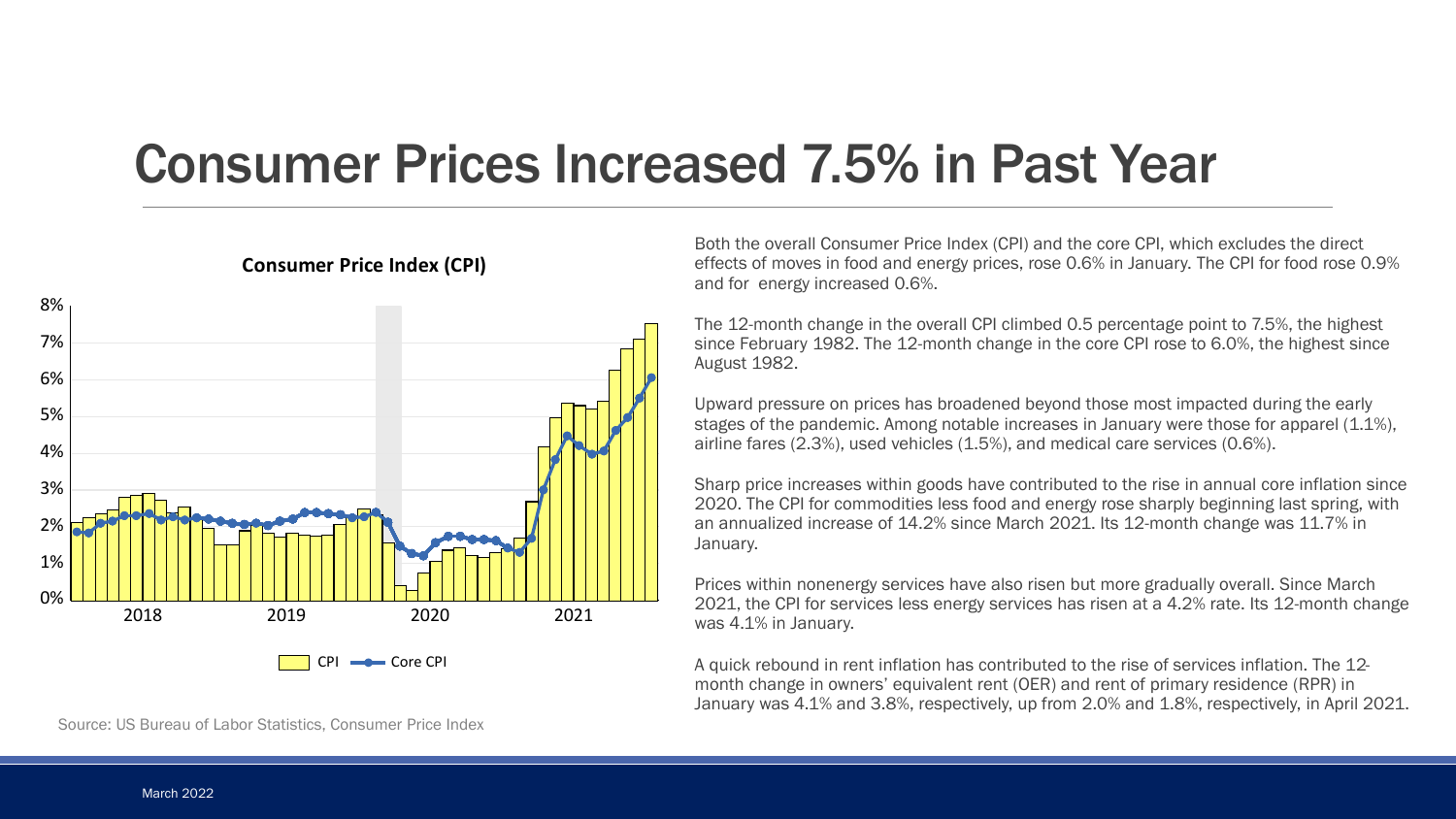## Consumer Sentiment Fell to 62.8 in February



The University of Michigan Consumer Sentiment Index fell 4.4 points to 62.8 in February, plunging to its lowest level since October 2011.

Households earning more than \$100,000 accounted for the entire decline.

The survey took place before Russia invaded Ukraine.

A combination of rising inflation, low confidence in government economic policies, and a dim view of the long-term economic outlook has created the perfect storm for consumer sentiment—sentiment is down 29% since April 2021.

Escalating inflation is the biggest drag. At 7.5%, the 12-month increase in the consumer price index (CPI) in January was the highest in nearly four decades. The median expected one-year inflation rate in the University of Michigan survey edged higher 0.1 percentage point to 5.0%, its highest level since 2008.

The index of buying conditions for automobiles and homes fell by 2.0 points and 4.0 points, respectively, in February as high prices and limited inventories continue to be a drag on buying sentiment.

The war in Ukraine is driving oil prices up and creating uncertainty. Its effects will show up in the next update. Note that expected inflation is sensitive to gasoline prices.

Source: University of Michigan, Surveys of Consumers